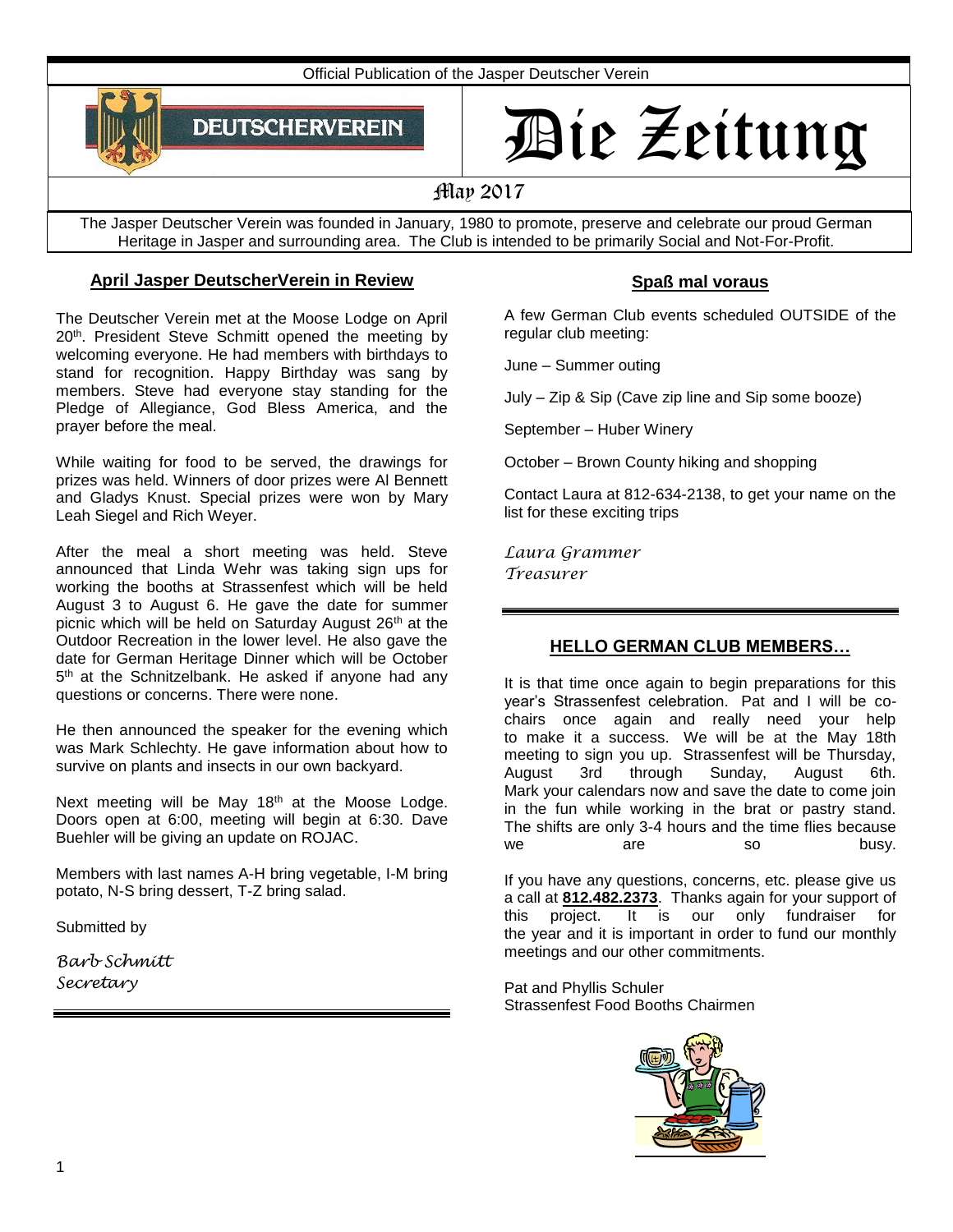#### **Address Changes for Newsletters andTemporary Address Change – Travel or Nursing Home**

Would all members who are going to be gone for any period of time, please notify Patti Goepfrich at 812-482- 4821 with your new address so we can forward your newsletter to you. This keeps us from having to pay double postage and assures you to receive all newsletters while you are away from home. Having your mail forwarded while you are gone will not work, simply because of the "Return Service Requested" stamped on our newsletter. This is stamped to let us know when someone has moved. The Post Office informs us of new addresses if you have permanently moved.

#### **Upcoming Events – Mark Your Calendars Mai Thursday, May 18th at the Moose Lodge**

Doors open at 6:00pm Activities begin at 6:30pm

Dave Buehler will be giving an update on ROJAC.

Pat and Phyllis Schuler will be taking signups for the Strassenfest booths.

Members with last names A-H bring vegetable, I-M bring potato, N-S bring dessert, T-Z bring salad.

#### **August**

**Strassenfes**t – August 3, 2017 – August 6, 2017

**Family Picnic** – Saturday, August 26 in lower level of Jasper Outdoor Recreation

#### **October**

**German Heritage Dinner** – Thursday, October 5 at the **Schnitzelbank** 

**Gifts to the Jasper Deutscher Verein (German Club) German Heritage Endowment**

January 1, 2017 – March 31, 2017

**In Honor of Mike and Ann Ackerman**

Jasper DeutscherVerein

**In Honor of Mrs. Kevin Orr** Paul and Laura Grammer

**In Memory of Jerome and Clara Streicher** Marlon and Rosemary Woolsey

> **In Memobyr of Frank Ebenkamp** Lindsey Leonhard

**In Memory of Clara Stemle** Ken and Rosemary Heim

#### **Endowments at the Dubois County Community Foundation**

#### **Jasper Deutscher Verein (German Club) German Heritage Endowment**

A donor-advised endowment to benefit generations in ensuring that our German heritage is preserved and enriched in Jasper and Dubois County.

#### **Claude and Martina Eckert Sister Cities Endowment**

A designated endowment to provide support to Sister Cities of Jasper, Inc. to support the Jasper/Pfaffenweiler relationship.

A gift to the Jasper Deutscher Verein (German Club) German Heritage Endowment or to the Claude and Martina Eckert Sister Cities Endowment is a wonderful way to remember that special someone. A gift in honor of someone or in memory of someone may be given. The Dubois County Community Foundation will send a letter of acknowledgment to the individual being honored or to the family of someone being remembered. Send your gift along with the appropriate information to the Dubois County Community Foundation, P. O. Box 269, Jasper, IN 47547-0269. Envelopes are also available at the greeting table at each club meeting.

\_\_\_\_\_\_\_\_\_\_\_\_\_\_\_\_\_\_\_\_\_\_\_\_\_\_\_\_\_\_\_\_\_\_\_\_\_\_\_\_\_\_\_\_\_

| to the<br>(Please specify appropriate Endowment) |
|--------------------------------------------------|
|                                                  |
|                                                  |
|                                                  |
| I want my gift to be in memory of / in honor of: |
| Please acknowledge my gift to:                   |
|                                                  |
|                                                  |
|                                                  |